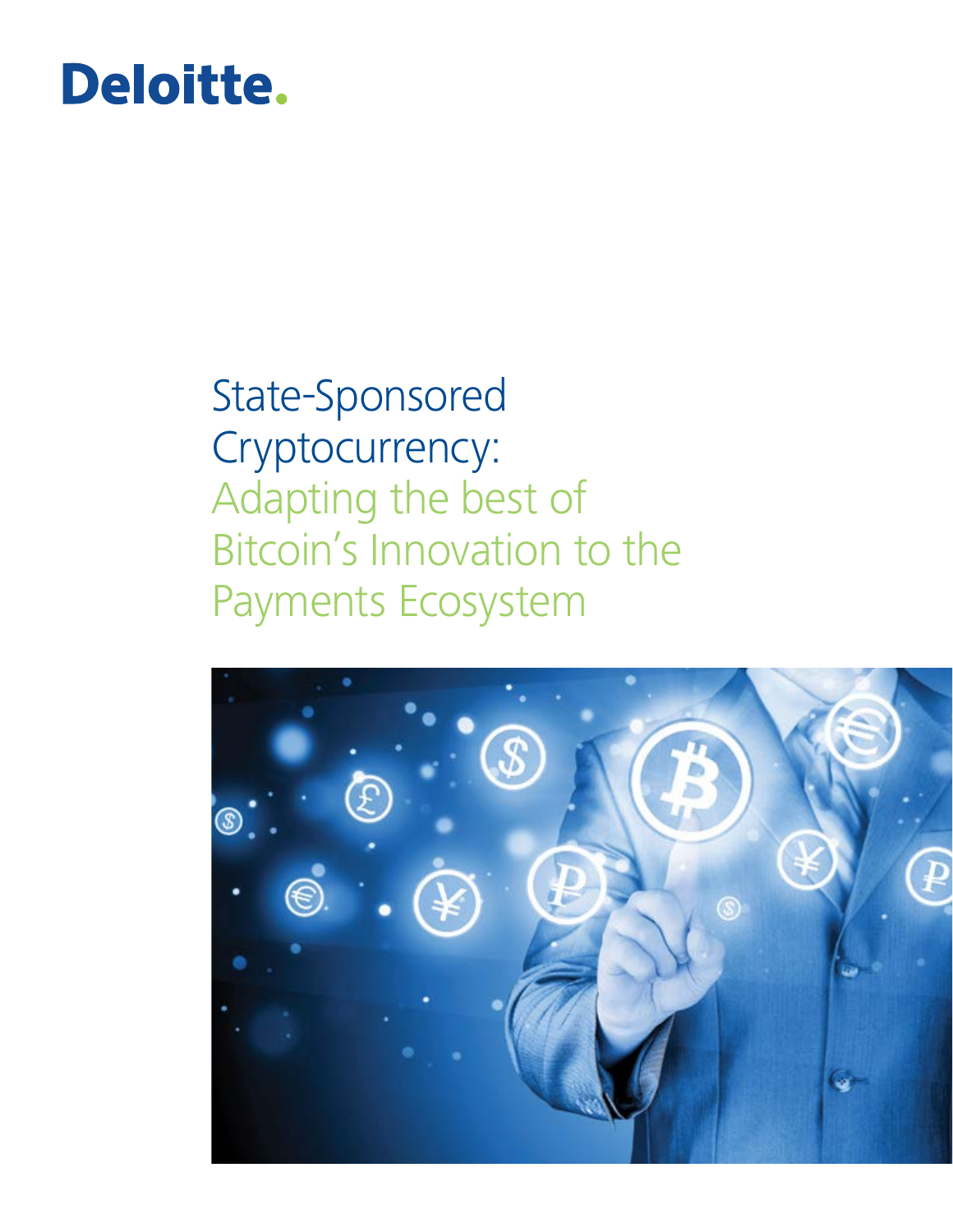### **The "Bitcoin Buzz"**

Bitcoin, the most popular virtual currency in the market today, continues to draw significant buzz. The technology behind the currency is genuinely revolutionary. It is at the forefront of a new world for payment systems around the world. However, despite the excitement and hype surrounding its introduction to the marketplace, Bitcoin suffers from some significant and legitimate drawbacks that may permanently limit its adoption in the mainstream economy. While some see potential for Bitcoin to form the foundation for a robust and secure electronic fiat currency, adjustments will need to be made for the currency to gain widespread usage.

#### **The Marketplace Opportunity for Cryptocurrencies**

Bitcoin and other cryptocurrencies face a marketplace that is ripe for disruption. The payment systems in the U.S. and the rest of the world are in dire need of overhaul. Many of today's payment systems are considered slow, error-prone and expensive relative to performance in other high-tech industries. In January, 2015, the Federal Reserve released a paper<sup>1</sup> outlining their goal to "improve the speed and efficiency of the U.S. payment system from end-to-end over the next decade." Desired outcomes include:

- 1. Speed: A ubiquitous, safe, faster electronic solution(s) for making a broad variety of business and personal payments, supported by a flexible and cost-effective means for payment clearing and settlement groups to settle their positions rapidly and with finality.
- 2. Security: U.S payment system security that remains very strong, with public confidence that remains high, and protections and incident response that keeps pace with the rapidly evolving and expanding threat environment.
- 3. Efficiency: Greater proportion of payments originated and received electronically to reduce the average end-to-end (societal) cost of payment transactions and enable innovative payment services that deliver improved value to consumers and businesses.
- 4. International: Better choices for U.S. consumers and businesses to send and receive convenient, costeffective, and timely cross-border payments.

5. Collaboration: Needed payment system improvements are collectively identified and embraced by a broad array of payment participants, with material progress in implementing them.

Cryptocurrencies are a strong option to help deliver these outcomes while doing so cheaply and conveniently, but there are some challenges to overcome first.

#### **Extending the Reach of Cryptocurrencies**

Bitcoin suffers from some notable shortcomings inherent in its design that have constrained its expansion into the mainstream payments system. Wide-spread adoption will require Bitcoin to address governmental requirements around anti-money laundering and illicit trade, as well as other key concerns such as volatility of value, ease of use challenges, and a general lack of endorsement by "trusted" bodies.

What would happen if we combined the best attributes of the technology of cryptocurrencies with the features of an established fiat currency under the sponsorship of a central bank? The result very well may just be a new method of handling payments that would revolutionize the current system. With the potential to reduce costs, reduce errors, speed the transfer of money, balance privacy with anonymity, and do it without the day-to-day operational need for a centralized organization, whether commercial or federal, the result could truly be transformational.

Such a system would need to have important roles for banks and credit unions, support the fundamental banking functions such as lending and demand deposit accounts, and support Anti-Money Laundering (AML) / Know Your Customer (KYC) requirements. It would need to be able to start small and scale with demand. And it would need to have the full endorsement of the central bank.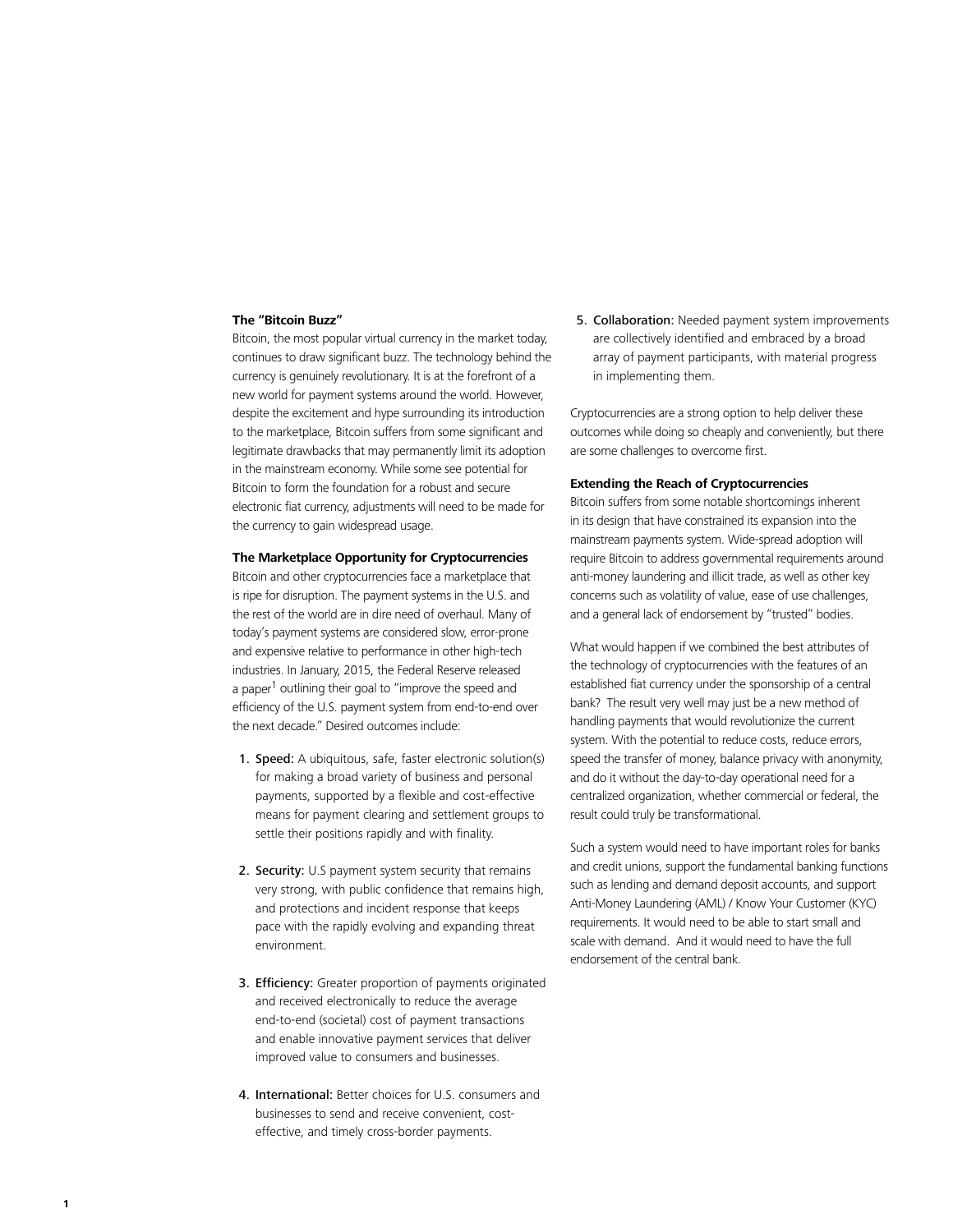#### Similarities and Differences between State-Sponsored Cryptocurrency and Bitcoin

| <b>Similarities</b>                                                                                                        | <b>Differences</b>                                                                                                                                                 |
|----------------------------------------------------------------------------------------------------------------------------|--------------------------------------------------------------------------------------------------------------------------------------------------------------------|
| Secure transfers of value without risk of double-spend or<br>reversal                                                      | No cap on money supply contained on the ledger. Additions<br>to and removals from money supply stored on the distributed<br>ledger are only made by central bank   |
| No need for bank accounts for parties to transfer money<br>hetween them                                                    | Reduced stigma and fear of adoption due regulations, official<br>sanction and use of national currency                                                             |
| Publically viewable, distributed ledger                                                                                    | Ledger processors (miners) could be regulated organizations.<br>Ledger / blockchain could only be editable by regulated FI's                                       |
| Anonymous transactions                                                                                                     | Protocol supported and regulated by central bank                                                                                                                   |
| Borderless <sup>2</sup> transactions                                                                                       | Supports AML and KYC concerns. All transactions are<br>traceable with appropriate legal approvals                                                                  |
| Ledger processors (miners) are compensated for managing the<br>distributed ledger (blockchain) and processing transactions | No fluctuations in exchange rate vis-à-vis base fiat currency                                                                                                      |
| Instantaneously confirmed transactions are possible only with<br>a small exposure to risk                                  | Nullifies the risk of "51% attack" that could cripple Bitcoin                                                                                                      |
| No operational involvement by a central bank or other<br>organization                                                      | Establishment of an initial "seed" private key requires<br>involvement of regulated FI                                                                             |
| Virtual / electronic currency; reliance upon technology to send<br>money                                                   | Not a new or alternative currency. Different medium of<br>existing national fiat currency                                                                          |
| Secure store of currency (with proper precautions)                                                                         | Not a global currency - dependent on government to define<br>value of the currency, and would still have to pay exchange<br>rate when transacting across countries |

# **Making It Work**

The foundation of a state-sponsored cryptocurrency would be much like Bitcoin - individuals or companies would utilize computer-generated public "addresses" to send and receive payments. Payers could use an electronic wallet on a smartphone or computer to send money to the public address of the recipients. Unlike Bitcoin's current system, however, banks and other financial institutions , previously approved by the Central Bank, would be the custodians of a shared, distributed computer-based ledger (called a blockchain in Bitcoin parlance). The currency in this distributed ledger would be existing fiat currencies (e.g., USD, CAD, Euro, GBP, etc.) rather than a new, unfamiliar digital currency like Bitcoin, and the digital currency would not necessarily have to supplant paper currency. A crypto-dollar would also need to have the same legal tender status as paper currency.

Similarities and Differences between State-Sponsored Cryptocurrency and Bitcoin

order to verify his identity, which they

confidentially.



Bob wants to be able to accept and spend State Sponsored Cryptocurrency and visits a registered / regulated entity – Bank A.



Bank A creates and approves a "Master Private Key/Public Key the Master Public Key that is linked to Bob's PII.



Now Bob wants to receive cryptocurrency in exchange for paper currency with Alice. Bob gives Alice his Public Key via his smart phone and she initiates a transaction.



to process Bob and Alice's transaction, for a very small fee, paid for by Alice.



Once blockchain processors confirm

- that Alice has
- sufficient funds for the transaction, Bob
- and Alice receive a
- confirmation of their transaction. The funds
- are transferred.

PII (e.g.,Tax ID, SSN, Address, etc.) in will store securely and Pair" for Bob. Bank A securely records only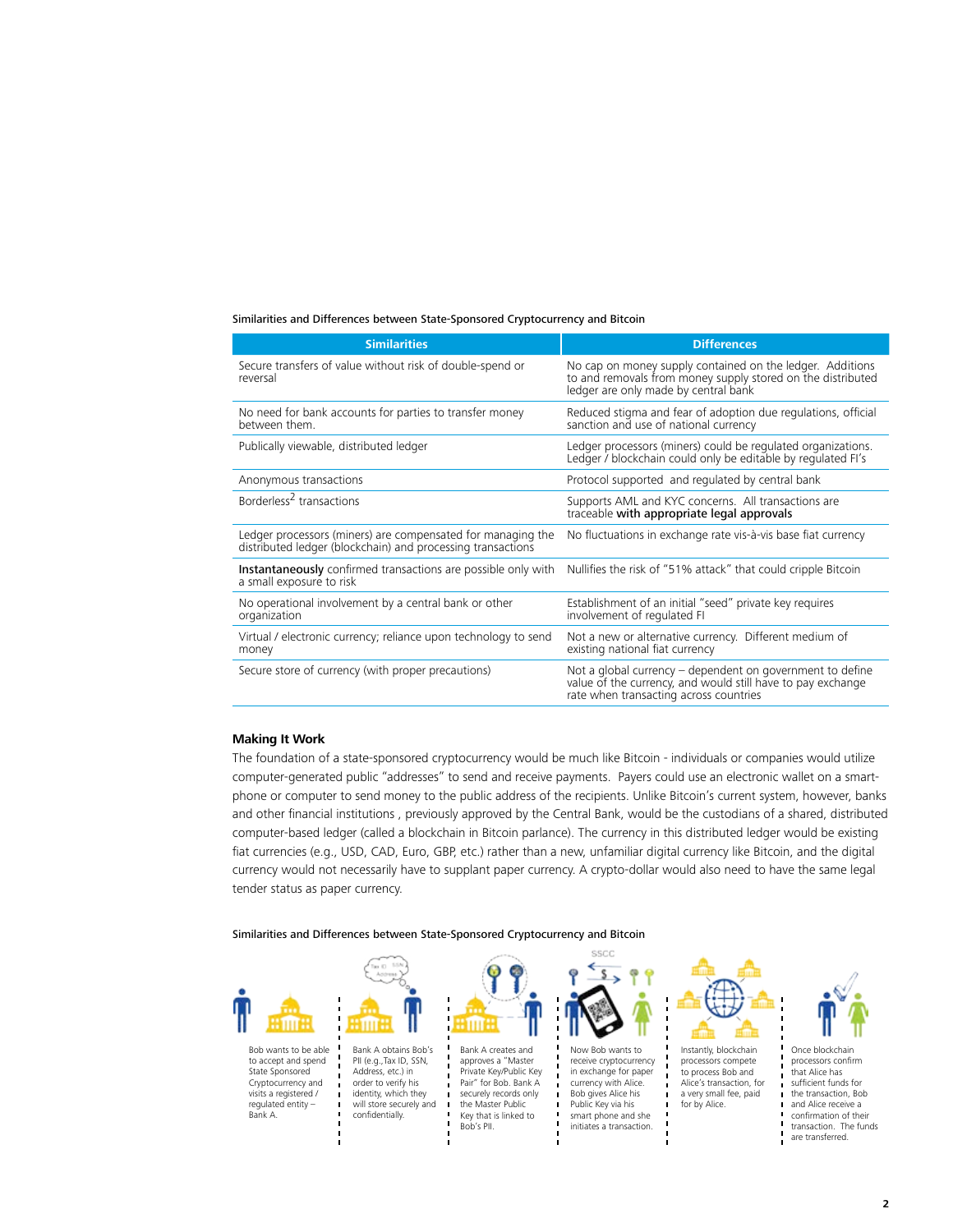#### **Ensuring Security and Controls**

A key area of concern by those more critical of existing cryptocurrencies are their security and control mechanisms. In this scenario, existing Financial Institutions (FI) could link a private key to an identity (e.g., name, address, taxpayer ID) for AML and KYC purposes. These links would need to remain confidential to the FI and key owner except when disclosure is required by law. However, once a key-owner obtains a private key, it would be valid for life, and money could be transferred to that owner securely without any centralized party involved in the transaction. This means that the owners of private keys (individual or organizational) could transact with one another in real-time without an intermediary; there would be no requirement for banks or any central clearing house to be part of any transaction, and the transaction itself would remain essentially anonymous since only the public address would be exposed.

Banks and other financial institutions would still play a critical role. Financial institutions would serve as the processors of the distributed ledger (called "miners" in the Bitcoin environment),

through which they could compete to process transactions and be rewarded with a small fee for their service. In short, banks would ensure that both the sender and receiver of the payment have a valid private key in the ledger, as well as confirm that the sender has enough funds for the transaction.

Once a transaction is confirmed, it could be posted on the public ledger, thus making the transaction transparent, auditable, and irreversible. In a key departure from the Bitcoin system, financial institutions would not be able to mine cryptodollars, but would be solely responsible for processing and confirming transactions. This scenario would certainly mean a big change for banks, as the need for an intermediary could decrease once users have the ability to safely store their cryptodollars on their private keys. However, although demand for traditional banking products might diminish, a constant revenue stream from processing the ledger's transactions, together with a regulatory push, might encourage banks to accept their transformed role in the new ecosystem.

| Key Players in a Potential State-Sponsored Cryptocurrency Environment |  |
|-----------------------------------------------------------------------|--|
|                                                                       |  |

| <b>Player</b> | <b>Role</b>                                                                                                                                                                                                                                                                                                                                                                                                                                                                                                                                                         |  |  |
|---------------|---------------------------------------------------------------------------------------------------------------------------------------------------------------------------------------------------------------------------------------------------------------------------------------------------------------------------------------------------------------------------------------------------------------------------------------------------------------------------------------------------------------------------------------------------------------------|--|--|
| Central Bank  | • Expands or contracts the money supply of the distributed ledger<br>• Validates, authorizes, and governs over the ledger's processors, therefore maintaining a<br>distributed but trusted group of processors                                                                                                                                                                                                                                                                                                                                                      |  |  |
| Bank          | • Acts as the custodians of a shared, distributed computer-based ledger.<br>• Registers end-user in the blockchain by creating a private/public key pair and tying to<br>user's identity. Banks do not have control of users' private keys.<br>• Serves as the processor of the distributed ledger, competing to process a transaction and<br>getting rewarded with a small fee for its service<br>• Provides interest bearing accounts, and other current banking services, to users                                                                               |  |  |
| End-user      | • Obtains a private/public key pair from a bank by providing personal information.<br>Information remains confidential and protected by the bank<br>• Sends and receives money from other users securely through the blockchain, without any<br>centralized party involved in the transaction<br>• Has control of his/her private key. If the user wants to earn interest on his/her money,<br>similarly to conventional investments, he/she could open an account with a bank and<br>transfer his/her cryptocurrency to the bank, as any other two way transaction |  |  |
| Exchanges     | • Converts users' cryptocurrency to paper currency when transacting across different<br>currencies, and charges an exchange fee in return                                                                                                                                                                                                                                                                                                                                                                                                                           |  |  |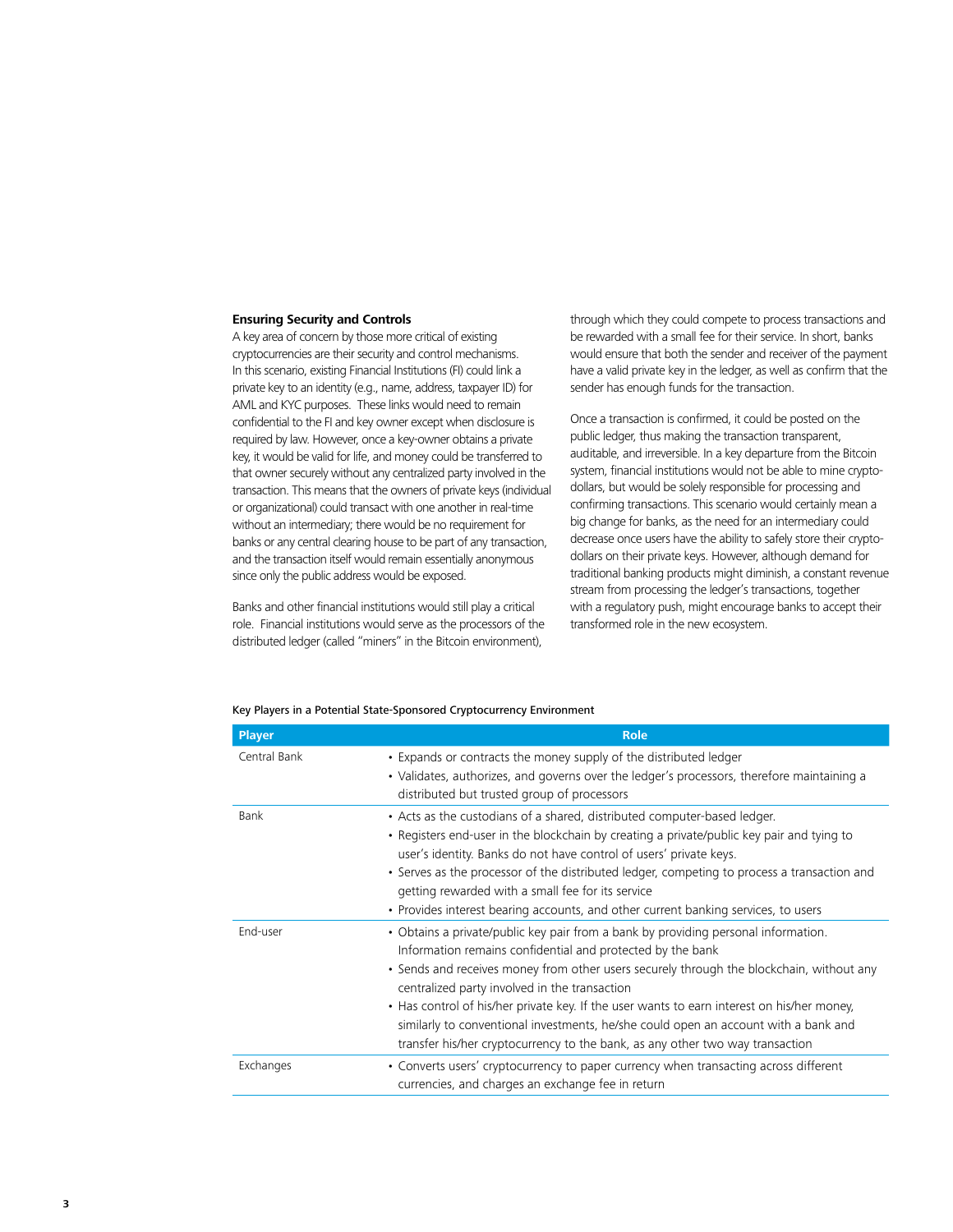#### **Driving Lower Processing Costs**

As we have seen with Bitcoin, cryptocurrency transaction fees also have the potential to be dramatically lower than current credit card fees or check processing costs. By creating a distributed, but trusted, group of processors the goals of openness, competition and security could be balanced. Individuals could transact with one another without the need for a centralized authority – financial institutions would have to reach a consensus in order to process/confirm a transaction and the Central Bank would play a key role in authorizing financial institutions as processors but exercise no authority at the transaction level.

# **The Impact on Monetary Policy**

In this hypothetical scenario, the Central Bank could expand or contract the money supply just as it does today (for example, the function and structure of the U.S. Federal Reserve banks would be unchanged), through open market operations. The increase and decrease of cryptocurrency money in circulation could be governed by the Central Bank, according to demand, policy, and protocol (just as with fiat currency). In order to increase the supply of money, a Central Bank could transfer crypto-dollars, in realtime, from its private key to different financial institutions' private keys. In order to contract the money supply, a Central Bank could increase reserve requirements and financial institutions would transfer crypto-dollars to the Central Bank's private key, in a manner that would be functionally identical to how this process works today. Interest rates would be the same as they are for fiat paper money. Reserve account balances for banks would be maintained on the distributed ledger, offering additional benefits of instantaneous and free funds transfer. Over time, as the demand for paper currency reduces, so too would the bank's costs to manage it.

Under state-sponsored cryptocurrency, supporting cross-border payments would be straight-forward and not require any additional steps than previously described. The payer and payee requirements would be the same; that is, foreign entities (banks, businesses or private citizens) would obtain a private key on the cryptocurrency's distributed ledger through the previously mentioned regulated channels. Once they have the private key, they could seamlessly transfer money in the source currency, applying the same conversion rates as fiat currencies do today.

#### **Conclusion**

Applying Bitcoin's innovation to the myriad issues in today's payment ecosystem offers an exciting opportunity. While this highlights only one hypothetical scenario, the goal is to advance the debate on the future of the payment system as there are a number of alternative routes that may be pursued. And while a state-sponsored cryptocurrency may not replace Bitcoin or any other virtual currency or paper fiat currency in its entirety, in this hypothetical world, consumers and institutions might be utilizing several digital wallets built around multiple currencies like Bitcoin, airline miles, credit card points, and the like. Consumers would be able to choose the most appropriate currency for a particular transaction with the best exchange rate.

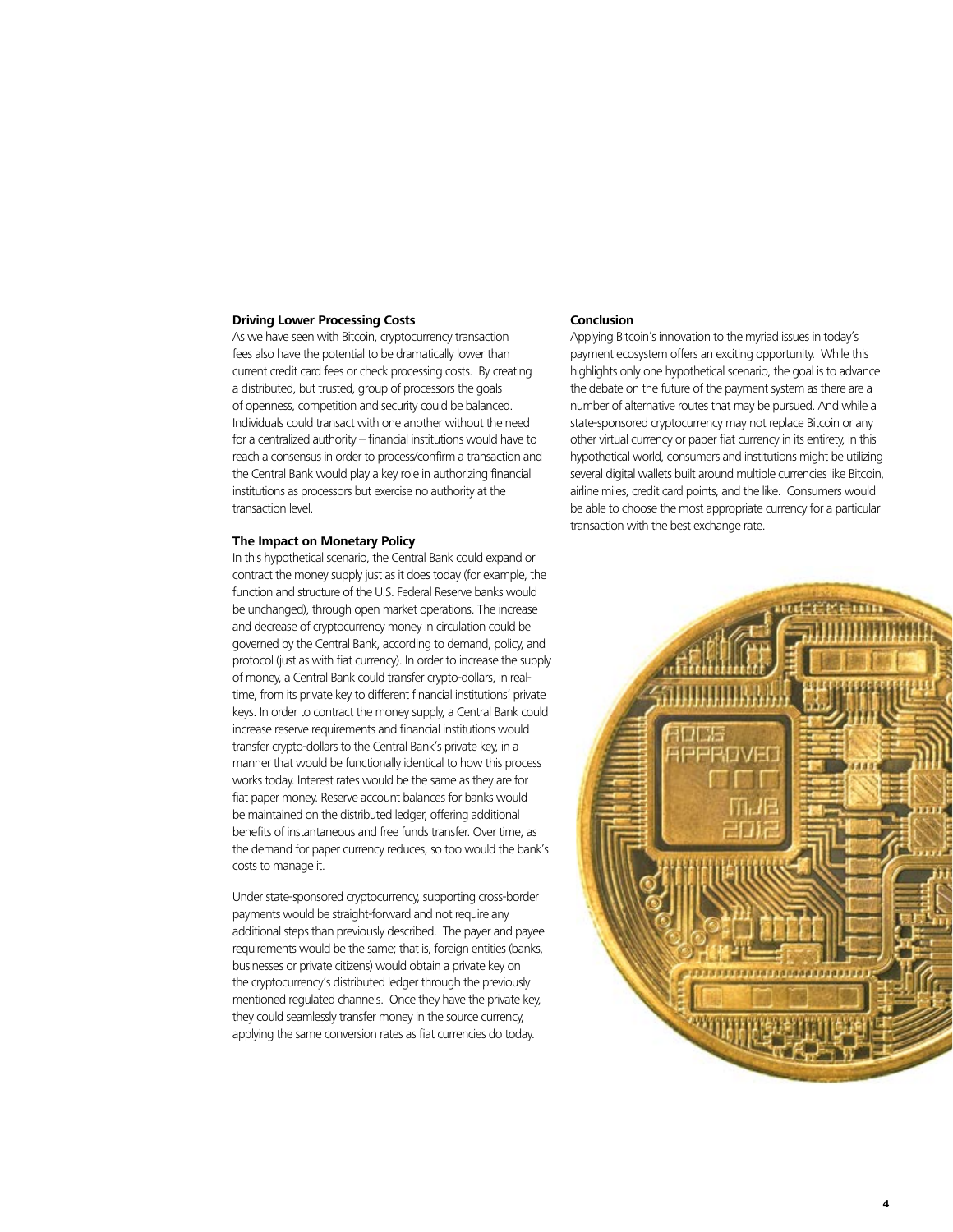# Illustrative Benefits and Challenges w/Crypto Currency

|                                         | <b>Pros</b>                                                                                                                                                                                                                                                                                                                                                                                                                                                                                                                                                                                                                                                                                                                                                                                                                                                                                    | <b>Cons</b>                                                                                                                                                                                                                                                                                                                                                                                                                                                                                                                                                                                                                                                                                                                                                                                                                                                                                                                                                                                                                                                                                                                                                                                                                                                                                                                                                                                                                                                                                                                                                                                                                                                                                                                                                                                                                                                                                                                                                                                                                                                                                                                                                                                                |
|-----------------------------------------|------------------------------------------------------------------------------------------------------------------------------------------------------------------------------------------------------------------------------------------------------------------------------------------------------------------------------------------------------------------------------------------------------------------------------------------------------------------------------------------------------------------------------------------------------------------------------------------------------------------------------------------------------------------------------------------------------------------------------------------------------------------------------------------------------------------------------------------------------------------------------------------------|------------------------------------------------------------------------------------------------------------------------------------------------------------------------------------------------------------------------------------------------------------------------------------------------------------------------------------------------------------------------------------------------------------------------------------------------------------------------------------------------------------------------------------------------------------------------------------------------------------------------------------------------------------------------------------------------------------------------------------------------------------------------------------------------------------------------------------------------------------------------------------------------------------------------------------------------------------------------------------------------------------------------------------------------------------------------------------------------------------------------------------------------------------------------------------------------------------------------------------------------------------------------------------------------------------------------------------------------------------------------------------------------------------------------------------------------------------------------------------------------------------------------------------------------------------------------------------------------------------------------------------------------------------------------------------------------------------------------------------------------------------------------------------------------------------------------------------------------------------------------------------------------------------------------------------------------------------------------------------------------------------------------------------------------------------------------------------------------------------------------------------------------------------------------------------------------------------|
| Consumer<br>and Merchants               | • Improved support for the un- or under-banked: Besides a one-<br>time, initial verification of identity processed by financial institutions,<br>individuals would need nothing other than a smart-phone or<br>computer to receive and transfer money. For example, paychecks<br>could be deposited against an individual's public address with<br>immediate access to the funds.<br>Reduction in payments-related fraud: The traceable and audit-<br>able nature of the public ledger could drive less fraudulent activity<br>within the ecosystem. In a utopian vision, more secure and traceable<br>financial transactions could ultimately reduce crime, much like video<br>surveillance has proven to do in cities.<br><b>Increased investment:</b> There would likely be a large flow of new<br>investment into technologies to further improve mass usability of the<br>cryptocurrency. | • Increased cyber-theft: Consumers would have increased<br>ownership and responsibility for their own money in this<br>scenario, which could cause a rise in cyber-attacks/thefts on<br>individuals' private keys and wallets.                                                                                                                                                                                                                                                                                                                                                                                                                                                                                                                                                                                                                                                                                                                                                                                                                                                                                                                                                                                                                                                                                                                                                                                                                                                                                                                                                                                                                                                                                                                                                                                                                                                                                                                                                                                                                                                                                                                                                                             |
| <b>Financial</b><br><b>Institutions</b> | • Service Development: There could be a significant number of<br>new opportunities for products and services from financial services<br>companies, which would not necessarily cannibalize other products<br>and services. For example, banks could offer cryptocurrency wallet<br>services and still offer interest bearing accounts (insured by the FDIC).                                                                                                                                                                                                                                                                                                                                                                                                                                                                                                                                   | • Product Development: Financial institutions would likely<br>experience a significant disruption to their traditional business<br>models and products. Although traditional bank products<br>(interest bearing accounts, demand deposits, loans, etc.) would<br>still exist, banks might have to raise interest rates or develop<br>new products to attract end-users who now have the option of<br>securely storing their own money.<br>• Legacy infrastructure: Debit cards, cash transactions, credit<br>card networks, ACH, wire transfers, money orders and other<br>money transfer services would be the most directly impacted.<br>Most of the players offering these services today would have to<br>significantly change their current operating models as adoption<br>of the state-sponsored cryptocurrency's increases. This is due<br>to the fact that having the ability to transact through a public<br>ledger would either be more efficient than traditional services<br>(e.g. a transaction is potentially faster, cheaper, and more secure<br>than ACH) or slowly eliminate the demand for these services<br>completely (e.g. cash).<br>• Infrastructure build: Banks would need to incur the costs of<br>establishing the proper technology infrastructure for processing and<br>validating crypto-dollar transactions. Financial institutions would<br>do this in order to have access to a constant revenue stream from<br>processing the ledger's transactions (especially considering the lower<br>demand that will exist for some of the FIs' traditional products); they<br>would also have to follow the regulations set up by the government<br>regarding putting this infrastructure in place. The appropriate<br>government agencies would need to establish regulations, as well<br>as build in the necessary alterations to the processing algorithm, in<br>order to assure that all banks, regardless of size, could compete fairly<br>to process transactions.<br>• Exchange efficiency: Foreign currency exchanges would<br>probably become cryptocurrency-enabled and, with lower costs<br>to process -- and a larger consumer base -- FX spreads would be<br>reduced. |
| Government                              | • First-mover advantage: Potentially, the first central bank to adopt<br>this technology could enjoy increased attractiveness for their<br>currency as a medium of international trade.<br>• Cost savings: As cryptocurrency might gradually replace paper and<br>coins in this scenario, the central bank and commercial banks could<br>reap significant savings in the printing, transportation, storage and<br>destruction of currency.                                                                                                                                                                                                                                                                                                                                                                                                                                                     | • Governance: New government entities would likely have to be<br>created in order to assure proper governance, regulation, and<br>implementation of this initiative.                                                                                                                                                                                                                                                                                                                                                                                                                                                                                                                                                                                                                                                                                                                                                                                                                                                                                                                                                                                                                                                                                                                                                                                                                                                                                                                                                                                                                                                                                                                                                                                                                                                                                                                                                                                                                                                                                                                                                                                                                                       |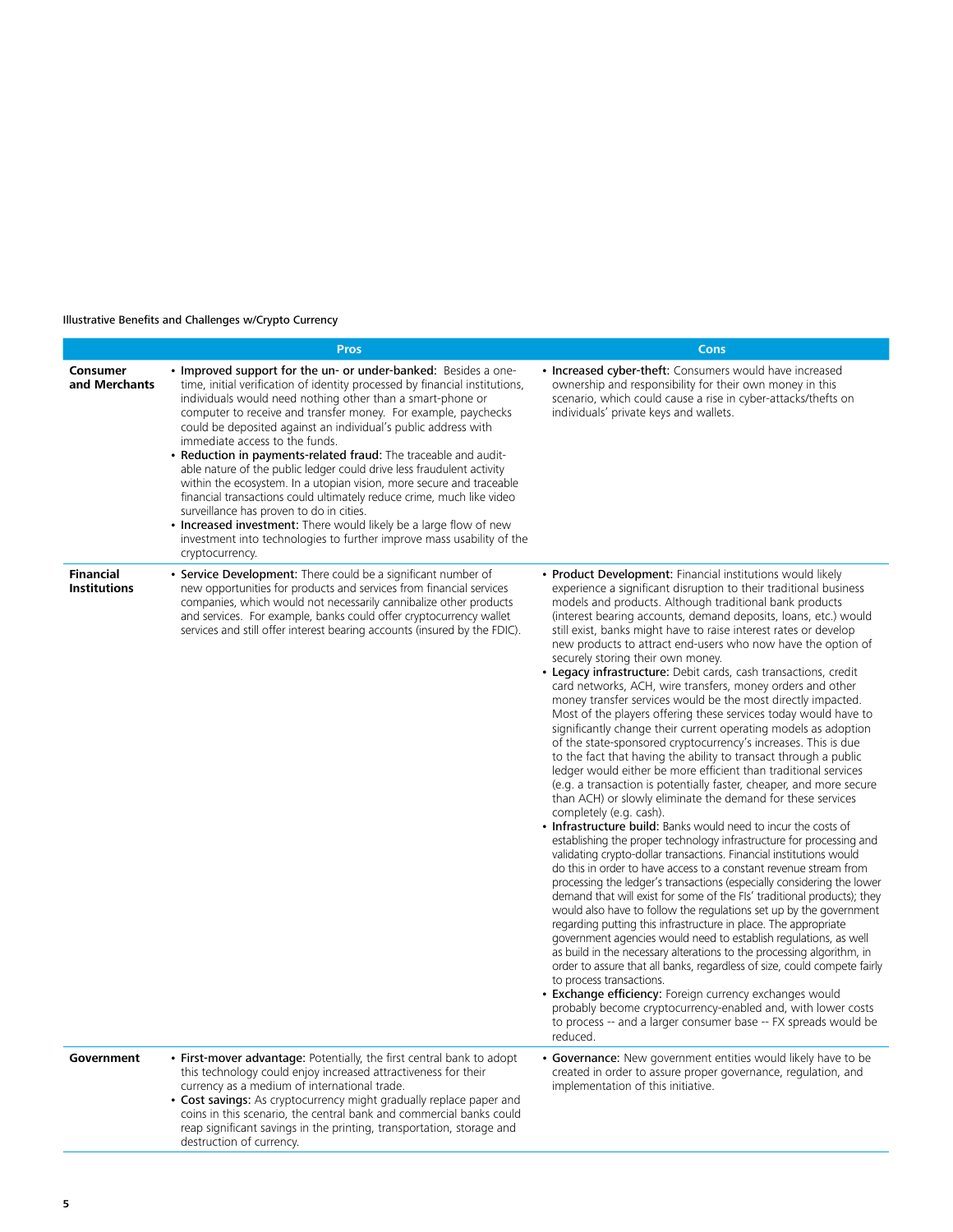So while the scenario posed by cryptocurrencies carries challenges, it could ultimately spawn a series of new opportunities that would free up capital for more productive uses, and transform the current payments system into one that is faster, more secure, and less expensive to run.

# **Contacts**

Eric Piscini Principal Deloitte Consulting LLP +1 678 477 5092 episcini@deloitte.com

# **Contributors**

# Jim Eckenrode

Executive Director Deloitte Center for Financial Services +1 617 585 4877 jeckenrode@deloitte.com

#### Andrew Garfrerick

Senior Consultant Deloitte Consulting LLP +1 404 942 6726 agarfrerick@deloitte.com

# Simon J. Lapscher Rosemberg

Business Consulting Analyst Deloitte Consulting LLP +1 404 825 5131 slapscher@deloitte.com

# Val Srinivas

Research Leader—Banking & Securities Deloitte Center for Financial Services +1 212 436 3384 vsrinivas@deloitte.com

# Frances Symes

Senior Consultant Deloitte Consulting LLP +1 646 341 2540 fsymes@deloitte.com

# Denise Rotatori

Manager Deloitte Consulting LLP +1 646 226 6028 drotatori@deloitte.com

Additional contributions by Chris Martin.

1 "Strategies for Improving the U.S. Payments System", The Federal Reserve System, Jan 26, 2015.

 $^2$  Since a receiving entity would require a Private Key and those are established through regulated FI's, it is expected that some regulation on the receiving end would be implemented.

<sup>3</sup> In Bitcoin, anyone can serve as the processor of transactions which openly creates risk of nefarious actors.